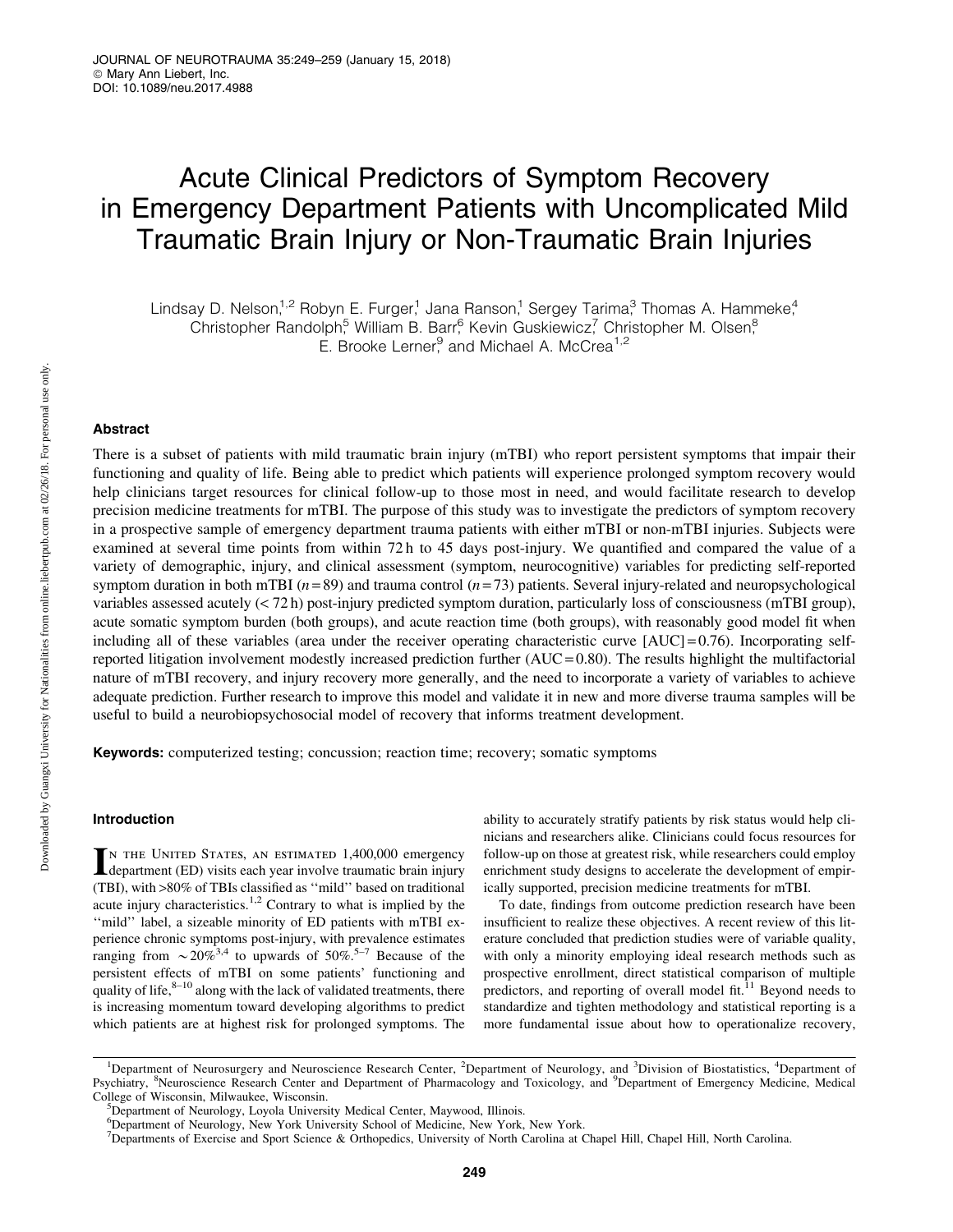given that many of the lingering symptoms attributed to mTBI also occur frequently in healthy  $\frac{d}{dt}$  and non-mTBI patient populations.15–22 The nonspecificity of mTBI symptoms is further supported by findings that mTBI itself (vs. other injuries) does not predict scores on standard "mTBI" symptom checklists;<sup>16-18,23</sup> rather, mTBI symptoms are more strongly predicted by premorbid psychosocial factors such as anxiety, $17,23-25$  depression, $26-28$  and somatization.<sup>29–31</sup> Although such findings are often used to conclude that persistent mTBI symptoms are explained by psychological factors,  $30-35$  it is possible that correlations between psychiatric and mTBI symptoms are inflated artificially because of the design and properties of the questionnaire instruments used to assess them.<sup>36,37</sup> In order to tease apart the role of such measurement issues from bona fide psychological risk factors, it would be valuable to explore such predictive relationships using outcome measures of recovery assessed through different modalities, such as through interviews of injury recovery.

Notwithstanding issues with outcome measurement, there is consensus that traditional markers of injury severity that are important for patients with moderate-to-severe TBI are less relevant to mTBI recovery.<sup>11,38,39</sup> Instead, mTBI recovery appears to be affected by a variety of other factors, especially demographic (e.g., gender, age) $24,40,41$  and various pre- and post-injury clinical neuropsychological variables.<sup>11,18,23–25,39,42–47</sup> Although single variables and variables readily extracted from medical records have yielded insufficient predictive power,<sup>40,41</sup> prediction has sometimes approached acceptable levels with additional clinical assessment (e.g., symptom, neurocognitive) measures.<sup>16,25,43,44,47</sup> These findings suggest that a multidimensional approach to outcome prediction is needed.<sup>48</sup> In addition to optimizing model accuracy through such a neurobiopsychosocial approach, it will be helpful to maximize the ease with which predictor variables can be obtained, in order to deploy prognostic procedures on a large scale. Therefore, brief, cost-effective clinical assessments that can be administered with minimal direct patient interaction or expertise should be prioritized over measures that are more burdensome to obtain.

This prospective study stems from a comprehensive research program designed to improve mTBI outcome prediction within a neurobiopsychosocial framework. In particular, we aimed to quantify and compare the predictive value of a host of demographic, injury, and clinical neuropsychological variables assessed in ED-recruited trauma patients acutely  $( $72 \text{ h}$ )$  post-injury. The study protocol emphasized assessments that can be performed without special neuropsychological training (i.e., self-report symptom checklists, computerized neurocognitive tests) and an outcome measure that is readily assessed and intuitively associated with injury recovery (number of days of self-reported injury symptoms). Our objectives were to (1) identify the key demographic and clinical variables that predict symptom duration after uncomplicated mTBI (as well as non-mTBI injury) and (2) estimate the accuracy of prediction using models of increasing complexity, starting with readily available demographic and acute injury variables and adding, sequentially, the questionnaire and neurocognitive performance measures that require more intensive patient assessment. We hypothesized that (1) multiple demographic/injury and neuropsychological factors would independently predict symptom duration; (2) the factors associated with risk versus resilience would largely generalize across mTBI and trauma control groups; and (3) prediction accuracy would improve with the addition of clinical assessment variables (over and above the prediction achieved with demographic and injury variables).

# Methods

### **Participants**

The sample was derived from participants in Project Head to Head, which enrolled patients from the ED at a tertiary care hospital that also serves as southeastern Wisconsin's only level I trauma center. Participants were enrolled from September 2012 to May 2014. They completed informed consent prior to their first evaluation and were paid \$210 for their time and effort in completing the assessments. All testing procedures were approved by the Institutional Review Board at the Medical College of Wisconsin.

In order to identify eligible research subjects, we conducted a prospective chart review of every patient treated and released from the ED. Patients in the age range of interest (see Inclusion Criteria) who were exposed to a common cause of  $mTBI<sup>2</sup>$  were screened in real time. Eligible causes of injury included falls, motor vehicletraffic (MVT) crashes, assaults, and being struck by/against an object. Using 4579 charts that were screened in real time based on age and chief complaint, 2670 patients appeared eligible based on the electronic medical record review, 1058 were approached in the ED, 331 consented to be contacted with further study information, and 181 provided informed consent to participate in the study (98 of whom met criteria for mTBI, and 83 who were enrolled as trauma controls). Of these, one subject did not complete any assessment procedures, two were withdrawn after the first assessment when it was discovered that they met exclusion criteria (neurological disorder and positive head CT), and 12 were excluded because of evidence of poor effort on neurocognitive testing (see Data Analyses), yielding a final sample for analysis of 162 (89 mTBI, 73 controls). The study sample was similar in demographics to the larger population of eligible ED patients screened for inclusion in the study. In particular, the eligible patient population was 53.6% female with a mean age 29.49 years, and was distributed by cause of injury in the following manner: 73.1% MVT, 16.0% fall, 6.8% assault, and 4.1% struck by/against an object; the enrolled sample was 54.9% female with a mean age of 29.64 years, and was distributed by injury cause as follows: 63.0% MVT, 28.4% fall, 2.5% assault, and 6.2% struck/by against an object.

#### Inclusion and exclusion criteria

Inclusion criteria for participation were age 18–45 (the age range of interest to the study sponsor), initial Glasgow Coma Scale score 13–15, loss of consciousness (LOC) <30 min, post-traumatic amnesia <24 h, absence of acute intracranial findings on brain imaging (if performed), proficiency in English, and the ability to present to the initial assessment within 72 h of injury. Subjects were excluded if they had an injury that precluded participation in the study protocol (e.g., hand injury that prevented use of a computer mouse), current diagnosis of a psychotic disorder, history or clinical suspicion of other conditions (e.g., epilepsy, stroke, dementia) known to cause cognitive dysfunction, or a history of moderate or severe TBI. Early in the study, we also excluded individuals with a current diagnosis of a mood or anxiety disorder and required subjects to present to the initial assessment within 24 h of injury. These criteria were relaxed in September 2013, because of suboptimal enrollment. In particular, individuals with a mood or anxiety disorder were allowed to enroll if they reported having been stable on any treatment (e.g., medication) for at least 3 months.

Subjects assigned to the mTBI group were required to meet the definition of mTBI specified by the study sponsor, the United States Department of Defense: ''mTBI is defined as an injury to the brain resulting from an external force and/or acceleration/deceleration mechanism from an event such as a blast, fall, direct impact, or motor vehicle accident which causes an alteration in mental status typically resulting in the temporally related onset of symptoms such as headache, nausea, vomiting, dizziness/balance problems, fatigue, insomnia/sleep disturbances, drowsiness, sensitivity to light/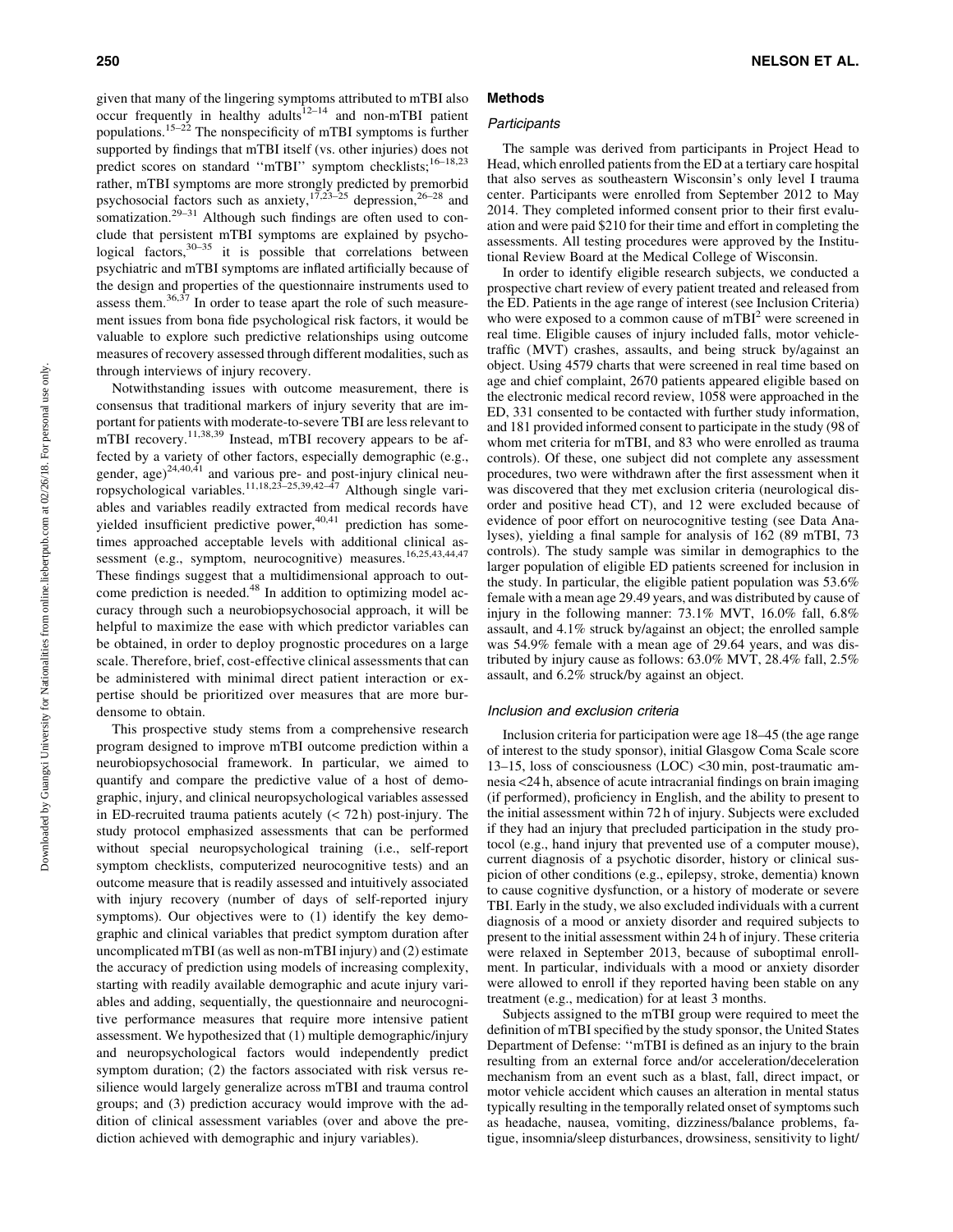#### PREDICTORS OF RECOVERY IN MTBI OR NON-TBI 251

noise, blurred vision, difficulty remembering, and/or difficulty concentrating."<sup>49</sup> Subjects assigned to the control group had injuries other than mTBI and were excluded if they reported having had a concussion within the last 6 months.

#### Assessment protocol

Participants were assessed within 72 h of injury and at  $\sim$  8, 15, and 45 d post-injury. Mean (SD) time from injury to follow-up was 39.03 (21.62) h, 7.94 (1.16) d, 14.63 (1.54) d, and 43.94 (3.93) d for the 72 h and the 8-, 15-, and 45-day time points, respectively. Tests were individually proctored by a research assistant in a quiet setting, nearly always with only one participant being examined at a time. The first assessment began with a one-on-one interview of contact information, demographics, and health history information followed by a neuropsychological assessment battery. Follow-up assessments began with an interview about subjects' recoveries followed by the same neuropsychological assessment battery. In order to reduce the burden on participants to travel to assessments, day 8 follow-up appointments were completed via phone and only involved assessment of recovery and Sport Concussion Assessment Tool, 3rd edition (SCAT3) symptom ratings.

The neuropsychological assessment battery consisted of, in order: Wechsler Test of Adult Reading (WTAR) (first assessment only);<sup>50</sup> a computerized neurocognitive test (CNT); Standardized Assessment of Concussion  $(SAC)^{51}$  SCAT3 symptom checklist;<sup>52</sup> a second CNT, Green's Medical Symptom Validity Test (MSVT);<sup>53</sup> second CN1, Green s included symptom  $\frac{1}{2}$  and  $\frac{1}{2}$ .<br>Satisfaction With Life Scale (SWLS);<sup>54</sup> Brief Symptom Inventory-18 (BSI-18);<sup>55</sup> and the Balance Error Scoring System (BESS).<sup>55</sup> Each subject took two of three CNTs: Automatic Neuropsychological Assessment Metrics (ANAM v. 4.3; Vista Life Sciences), Defense Automated Neurobehavioral Assessment (DANA) (United States Navy Bureau of Medicine and Surgery [BUMED]), and Immediate Post-Concussion Assessment and Cognitive Testing (ImPACT, Online version; ImPACT Applications Inc.). CNT pairs were filled sequentially during the course of the study with order of administration counterbalanced across participants. These measures are described in prior publications from this study. $57-60$ 

#### Statistical analysis

The primary outcome measure of interest was self-reported duration of post-concussive symptoms (in days). Potential predictors of symptom duration were extracted from the measures collected at the first (72 h) assessment. Twelve subjects with suspect effort (determined by failure of one or more indices of the MSVT at this visit) were excluded from analyses, resulting in 162 subjects included in analyses. Self-reported symptom measures (SCAT3, BSI-18, SWLS, PTSD Checklist – Civilian Version [PCL-C]) and performance variables (WTAR, SAC, ANAM, DANA, and Im-PACT measures) were standardized to facilitate comparisons of recovery hazards.

Time to recovery was evaluated using a Cox proportional hazards model. Categories with low frequencies (''other'' race category, ''other/unknown'' insurance type, learning disability, psychiatric disorder, non-migraine headache history, assault and struck by/ against mechanisms of injury) were excluded from analysis. Most subjects (88.3%) could not complete the foam-surface trials of the BESS examination because of polytrauma or symptom severity; 53.1%  $(n=86)$  completed the firm-surface trials (i.e., modified BESS, [mBESS]). Therefore, only mBESS score was entered as a predictor. For all models, we verified that the proportional hazards assumption was met (the mBESS score needed to be dichotomized at its median to meet this assumption). Because self-reported litigation status violated the assumption, stratified (on litigation) proportional hazard models were applied to account for nonproportionality of hazards associated with litigation.

Initial analyses revealed distinct patterns of findings for two subsets of mTBI subjects: those with and without LOC. For this reason, the analyses presented here used a variable injury group with three levels (mTBI with LOC, mTBI without LOC, and trauma control). Because of the large number of models being estimated,  $\alpha$ was set to 0.01 to reduce the chances of false discoveries. Initial analyses explored single-predictor (unadjusted) models, after which multi-predictor models were fitted with any predictor with p < 0.10 in an unadjusted model considered for each multi-predictor model. To maximize statistical power for all inferences and because the  $n$  available for each CNT was lower than the total sample size, multivariate analyses examined the effect of each CNT (ANAM, DANA, ImPACT) variable through interactions with having taken that CNT. However, in order to verify the stability of inferences across methods, complete case analysis was also performed on the smaller data set where data from each CNT were available. Finally, as described subsequently, a set of logistic regression analyses were conducted on the major predictors identified in the Cox models to explore the predictive value of litigation status and to provide intuitive metrics of model accuracy.

#### **Results**

#### Sample characteristics

The demographic makeup and acute injury characteristics of the sample are presented in Table 1. The mTBI and trauma control groups were closely matched on age, sex, race, insurance type, estimated verbal intellectual ability (WTAR score), and socioeconomic status. Within the mTBI group, 36.8% reported having LOC, 15.8% reported having post-traumatic amnesia, and 6.3% reported having retrograde amnesia. Because cases of LOC were selfreported, they could have included cases of post-traumatic amnesia. Participants reported or displayed injuries to a variety of bodily regions, most commonly neck (48.9% overall), upper extremity (43.1%), and back injuries (48.2%), with back injuries present more frequently in the trauma control than the mTBI group (59.0% vs. 39.5%,  $p = 0.011$ ). Observable signs of head trauma were present in a minority of cases but were more common in the mTBI than in the control group (38.2% vs. 16.4%,  $p = 0.004$ ).

Descriptive statistics for the outcome (symptom duration) and clinical assessment (neuropsychological) variables are provided in Table 2. The mTBI group was divided into two groups (with vs. without LOC) based on findings of distinct recovery trajectories between these groups. (Median number of days to reach selfreported symptom recovery = 26.5 for mTBI participants with LOC vs. 13 for mTBI participants without LOC; controls had a median symptom duration of 25 days). The percentage of all subjects who reported symptom recovery by 1 week, 1 month, and 45 days postinjury was 21.6%, 50.0%, and 54.9%, respectively. Approximately one third (35.2%) of the sample was still symptomatic at the final 45 day visit, and 9.9% of subjects were symptomatic at an earlier visit but did not complete later visits.

#### Single-predictor (i.e., unadjusted) models of symptom duration

Results of single-predictor regression models for symptom duration are presented in Table 3. Across subjects, mTBI subjects without LOC had better (faster) recoveries than both mTBI subjects with LOC (hazard ratio [HR] = 2.68,  $p = 0.003$ ) and trauma controls (HR = 1.96,  $p = 0.004$ ), with equivalent hazards of recovery for the LOC+ mTBI group and trauma control group (HR =  $0.77$ ,  $p = 0.427$ ). Further, there was a trend for participants who had taken opioid medications after injuries  $(n=35)$  to experience more prolonged recoveries than non-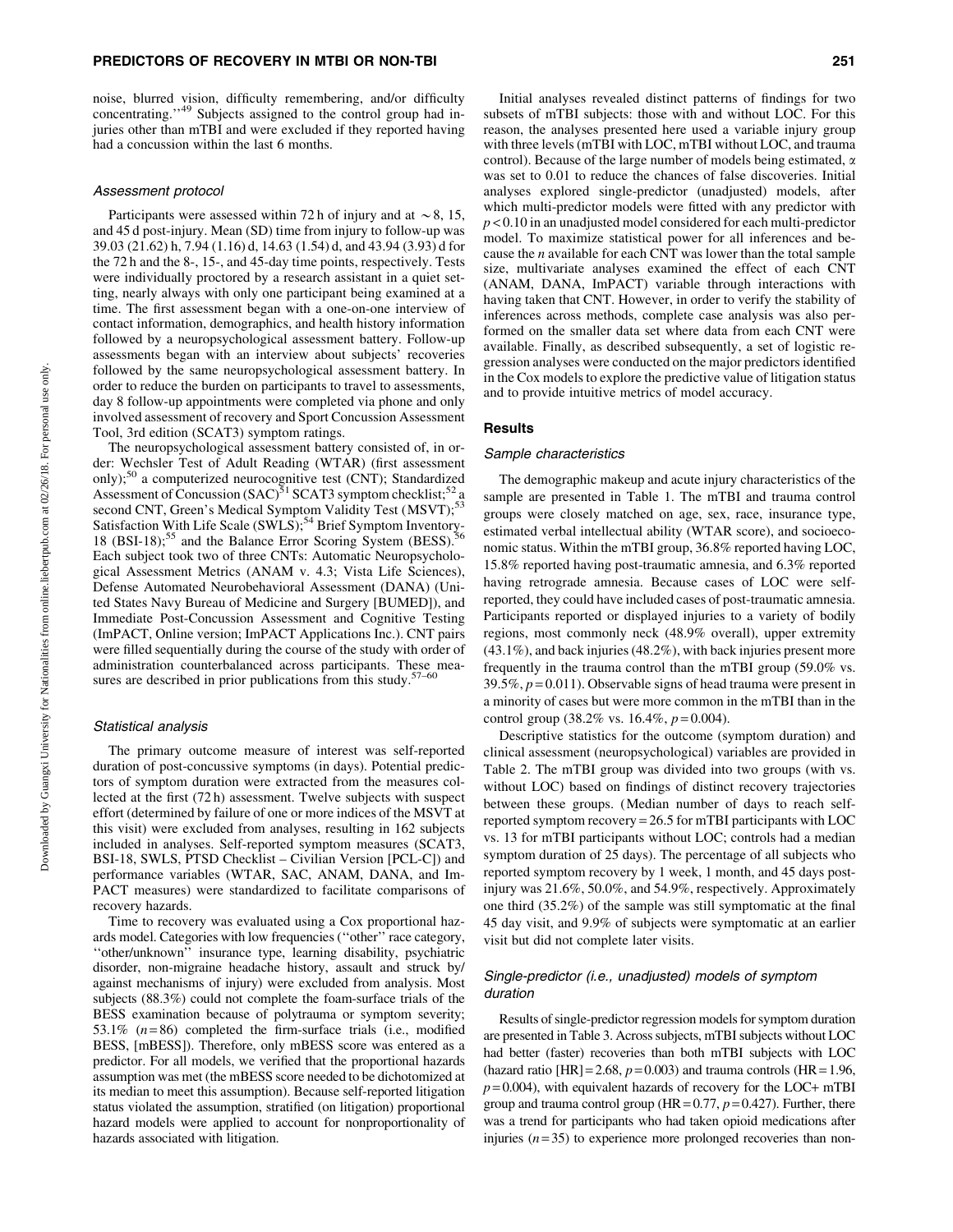Table 1. Sample Characteristics

|                                 | mTBI<br>Trauma control<br>$n = 89$<br>$n = 73$ |                       |                |  |
|---------------------------------|------------------------------------------------|-----------------------|----------------|--|
|                                 | Mean (SD)<br>or %                              | Mean (SD)<br>or %     | p              |  |
| Female gender<br>Age (years)    | $60.7\%$<br>28.87 (7.38)                       | 47.9%<br>30.59 (7.83) | 0.105<br>0.152 |  |
| Race                            |                                                |                       | 0.362          |  |
| Black                           | 49.4%                                          | 53.4%                 |                |  |
| White                           | 42.7%                                          | 43.8%                 |                |  |
| Other                           | 7.9%                                           | 2.7%                  |                |  |
| WTAR standard score             | 94.78 (16.88)                                  | 96.64 (16.68)         | 0.482          |  |
| Household SES                   | 41.49 (11.90)                                  | 43.11 (10.68)         | 0.411          |  |
| Health insurance type           |                                                |                       | 0.831          |  |
| Commercial                      | 48.3%                                          | 50.7%                 |                |  |
| Government                      | 32.6%                                          | 31.0%                 |                |  |
| None                            | 18.0%                                          | 18.3%                 |                |  |
| Other/unknown                   | 1.1%                                           | $0.0\%$               |                |  |
| ADHD                            | 12.5%                                          | $6.8\%$               | 0.233          |  |
| Learning disability             | 3.4%                                           | $6.8\%$               | 0.309          |  |
| Psychiatric diagnosis           | $9.0\%$                                        | 1.4%                  | 0.035          |  |
| Migraine history                | 20.2%                                          | 15.3%                 | 0.417          |  |
| Non-migraine headache           | 7.9%                                           | 2.8%                  | 0.162          |  |
| history                         |                                                |                       |                |  |
| Prior concussion(s)             | 34.8%                                          | 30.6%                 | 0.566          |  |
| Mechanism of injury             |                                                |                       | 0.028          |  |
| Motor vehicle-traffic           | 59.6%                                          | 67.1%                 |                |  |
| Fall                            | 25.8%                                          | 31.5%                 |                |  |
| Assault                         | 4.5%                                           | 0.0%                  |                |  |
| Struck by/against<br>an object  | $10.1\%$                                       | 1.4%                  |                |  |
| Litigation related to injury    | 26.5%                                          | 26.8%                 | 0.972          |  |
| Worker's compensation<br>injury | 16.9%                                          | 9.9%                  | 0.206          |  |
| Acute injury characteristics    |                                                |                       |                |  |
| Loss of consciousness           | 39.0%                                          |                       |                |  |
| Posttraumatic amnesia           | 17.2%                                          |                       |                |  |
| Retrograde amnesia              | $6.8\%$                                        |                       |                |  |
| Head CT                         |                                                |                       |                |  |
| Ordered and normal              | 42.7%                                          |                       |                |  |
| Not ordered                     | 57.3%                                          |                       |                |  |
| Medications used                |                                                |                       |                |  |
| after injury                    |                                                |                       |                |  |
| Opioids                         | 13.2%                                          | 41.0%                 | 0.001          |  |
| Non-opioid                      | 66.1%                                          | 66.7%                 | 0.987          |  |
| Injury locations                |                                                |                       |                |  |
| $(self-report)a$                |                                                |                       |                |  |
| Head/face                       | 34.8%                                          | 15.1%                 | 0.004          |  |
| Neck                            | 51.7%                                          | 49.3%                 | 0.764          |  |
| Upper extremity                 | 40.4%                                          | 45.2%                 | 0.542          |  |
| Back                            | 41.6%                                          | 61.6%                 | 0.011          |  |
| Trunk                           | 18.0%                                          | 20.5%                 | 0.679          |  |
| Lower extremity                 | 30.3%                                          | 41.1%                 | 0.154          |  |

<sup>a</sup>The intention of the head/face injury variable was to document observable signs of injury (e.g., bruise, laceration) that might be present irrespective of clinical signs of concussion. Non-mTBI control participants who checked off this item reported or demonstrated signs of head trauma without meeting other clinical criteria for mTBI (i.e., altered mental status, mTBI symptoms). Other bodily injuries were coded as positive in the presence of either observable signs of injury (e.g., bruise, laceration, fracture) or subjective signs of injury (e.g., new-onset back pain).

ADHD, attention-deficit/hyperactivity disorder; mTBI, mild traumatic brain injury; SES, Hollingshead socioeconomic status score; TBI, traumatic brain injury; WTAR, Wechsler Test of Adult Reading.

users  $(n = 102$ ; HR = 0.50,  $p = 0.016$ ; with a median symptom duration of 40 days for opioid users vs. 12.5 days for non-users), whereas use of non-opioid medications was unrelated to symptom duration  $(p=0.305)$ . Opioid use was more common in control than mTBI participants (see Table 1) and appeared to partially explain the longer recovery time of trauma controls versus mTBI participants without LOC (e.g., in a model including both injury group and opioid predictor variables, the Control vs. mTBI LOC- recovery time diminished somewhat but remained marginally significant, going from  $HR = 0.49$ ,  $p = 0.004$  in the single-predictor model to HR = 0.59,  $p = 0.046$  in this two-predictor model; opioid use  $HR = 0.57$ ,  $p = 0.067$  in this model).

Among acute clinical measures captured within 72 h of injury, several self-report and performance measures significantly predicted symptom recovery in the expected direction (i.e., more symptoms or poorer neurocognitive performance being acutely predictive of lower hazards of recovery, akin to slower recovery). These included BSI-18 somatization score (HR =  $0.68$ ,  $p = 0.002$ ), SCAT3 post-concussive symptom severity (HR =  $0.69$ ,  $p = 0.008$ ), ANAM simple reaction time 2 (HR = 1.90,  $p = 0.003$ ), and DANA simple reaction time 1, simple reaction time 2, and procedural reaction time (HR = 1.78, 1.56, and 1.43, respectively,  $p's \le 0.008$ ).

Because a surprising percentage of the sample (46.9%) was unable to complete the balance (mBESS) examination acutely (due to polytrauma or symptom severity), an exploratory analysis was undertaken to investigate whether completion of the mBESS predicted recovery. Completion of the mBESS was a strong univariate predictor of recovery (mBESS incomplete  $HR = 0.53$ ,  $p = 0.004$ ) and appeared to be most associated with having a lower extremity injury,<sup>†</sup>although neither mBESS completion nor lower extremity injury status added incrementally to outcome prediction in the multivariate models described subsequently.

## Multivariate (i.e., adjusted) prediction of symptom duration

Multi-predictor models (presented in more detail in Tables S1– S4) were developed in a stepwise fashion (see online supplementary material at http://www.liebertpub.com). Our objective was to both build a maximally predictive parsimonious model while prioritizing variables that are most readily obtained. First, we developed a model using only demographic, history, and injury information (demographics model). Second, we evaluated whether the addition of variables assessed through symptom questionnaires yielded improved outcome prediction beyond the demographics

<sup>\*</sup> Twenty-five patients who took unknown prescription medications were excluded from analyses of medication usage.

<sup>&</sup>lt;sup>†</sup>The rationale for investigating mBESS completion as a predictor was that it may suggest a role of vestibular symptoms, lower extremity injuries, or other factors not already assessed on recovery. As stated, inability to complete the mBESS was associated with a lower hazards of recovery (mBESS incomplete HR = 0.53,  $p = 0.004$ ). Exploration of measurable factors that were associated with an incomplete mBESS examination revealed that having a lower extremity injury was most associated with an incomplete mBESS (51.3% of those without an mBESS score had a lower extremity injury, versus 20.9% of those who completed the mBESS,  $\chi^2$  $[1] = 16.33$ ,  $p < 0.001$ ; whereas SCAT3 symptom severity, report of dizziness on the SCAT3, or other symptom variables were not significantly associated with mBESS completion). Having a lower extremity injury was somewhat more closely associated with symptom recovery than mBESS completion (lower extremity injury  $HR = 0.49$ ,  $p = 0.004$ ), whereas having an injury to other bodily locations (e.g., head/neck, upper extremity, back, trunk) was not significantly predictive of symptom duration ( $ps = .038-$ 0.835). However, neither mBESS completion nor the presence of a lower extremity injury contributed significantly to any multivariate model.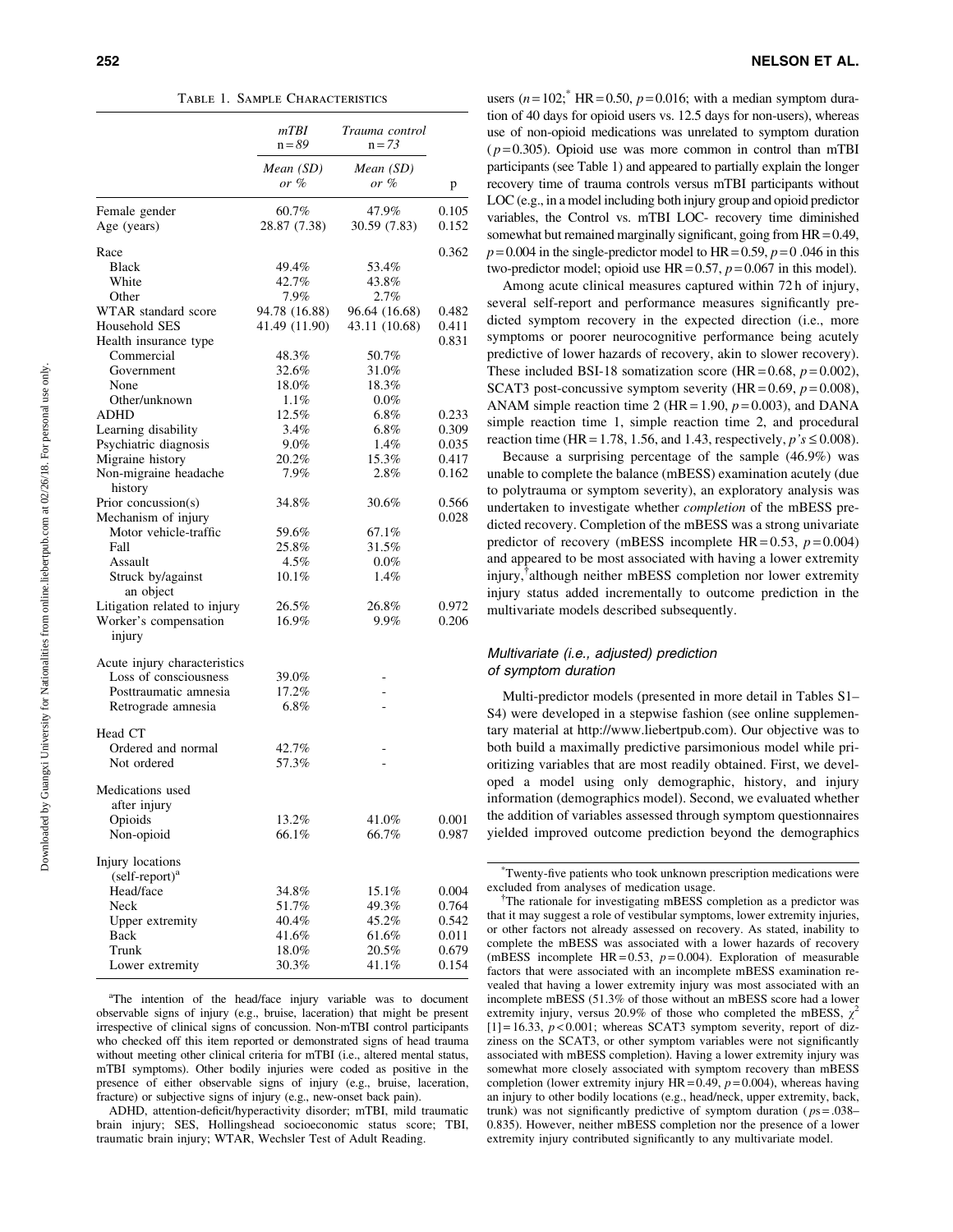|                                   |                     | Mean $(SD)$           |                          |
|-----------------------------------|---------------------|-----------------------|--------------------------|
|                                   | mTBI<br>without LOC | mTBI<br>with LOC      | <b>Trauma</b><br>control |
| Outcome                           |                     |                       |                          |
| Symptom duration (days)<br>Median | 18.42 (15.94)<br>13 | 26.13 (16.84)<br>26.5 | 26.27 (17.59)<br>30      |
| Clinical assessments              | $(n=50)$            | $(n=32)$              | $(n=73)$                 |
| SCAT3 symptom severity            | 28.74 (20.53)       | 33.81 (29.07)         | 15.63 (14.82)            |
| BSI-18 somatization SS            | 111.02 (13.38)      | 112.09 (16.72)        | 103.71 (11.24)           |
| BSI-18 depression SS              | 101.12 (14.99)      | 103.75 (17.55)        | 93.92 (10.86)            |
| BSI-18 anxiety SS                 | 98.86 (14.82)       | 107.50 (17.98)        | 94.95 (12.26)            |
| <b>BSI-18 GSI SS</b>              | 104.96 (14.63)      | 109.63 (17.54)        | 97.48 (12.24)            |
| SWLS total                        | 22.34 (7.54)        | 20.38 (7.15)          | 22.84 (7.13)             |
| PCL-C total                       | 30.00 (13.36)       | 32.77 (17.93)         | 28.78 (12.92)            |
| mBESS total score <sup>a</sup>    | 5.79 (3.86)         | 6.05(3.58)            | 4.29(3.38)               |
| SAC total score                   | 25.68 (2.38)        | 25.59 (2.24)          | 25.93(2.63)              |
| ANAM                              | $(n=27)$            | $(n=19)$              | $(n=33)$                 |
| Composite score                   | $-0.71(1.63)$       | $-0.94(1.39)$         | $-0.55(1.57)$            |
| Simple reaction time              | 213.44 (52.69)      | 211.26 (54.75)        | 200.88 (67.58)           |
| Code substitution learning        | 46.93 (10.20)       | 46.47 (15.61)         | 48.52 (13.47)            |
| Procedural reaction time          | 94.15 (22.34)       | 89.68 (24.71)         | 96.36 (22.98)            |
| Math processing                   | 18.44 (7.70)        | 18.79 (6.50)          | 22.00(6.61)              |
| Matching two sample               | 0.05(0.86)          | $-0.04(0.91)$         | 0.22(1.16)               |
| Code substitution-delayed         | 44.15 (24.09)       | 41.11 (18.62)         | 39.64 (18.31)            |
| Simple reaction time 2            | 206.15 (47.4)       | 188.58 (47.79)        | 209.67 (50.02)           |
| Go/no-go                          | 3.15(1.41)          | 3.00(1.29)            | 3.58(1.52)               |
| <b>DANA</b>                       | $(n=44)$            | $(n=28)$              | $(n=63)$                 |
| Simple reaction time              | 137.18 (33.97)      | 127.45 (39.38)        | 134.76 (28.20)           |
| Code substitution learning        | 41.78 (8.26)        | 41.30 (10.98)         | 40.44 (9.99)             |
| Procedural reaction time          | 94.71 (17.44)       | 83.8 (17.58)          | 90.89 (16.39)            |
| Spatial processing                | 29.10 (7.77)        | 28.03 (6.50)          | 27.56 (7.09)             |
| Go/no-go                          | 81.36 (30.53)       | 73.96 (34.6)          | 78.58 (31.91)            |
| Code substitution-delayed         | 47.83 (11.90)       | 51.34 (15.84)         | 47.38 (14.19)            |
| Matching to sample                | 27.31 (8.75)        | 26.20 (11.43)         | 26.14 (9.89)             |
| Memory search                     | 57.90 (17.04)       | 54.36 (20.98)         | 56.64 (19.16)            |
| Simple reaction time 2            | 138.97 (28.20)      | 125.71 (39.83)        | 139.76 (29.20)           |
| <b>ImPACT</b>                     | $(n=29)$            | $(n=17)$              | $(n=50)$                 |
| Verbal memory composite           | 78.00 (12.63)       | 76.53 (13.22)         | 78.78 (14.68)            |
| Visual memory composite           | 64.21 (16.01)       | 65.41 (14.24)         | 62.40 (14.87)            |
| Visual motor speed composite      | 33.29 (6.05)        | 31.06 (8.72)          | 33.06 (7.49)             |
| Reaction time composite           | 0.66(0.11)          | 0.68(0.13)            | 0.68(0.12)               |

|  |  | TABLE 2. DESCRIPTIVE STATISTICS FOR THE OUTCOME AND CLINICAL ASSESSMENT VARIABLES |  |
|--|--|-----------------------------------------------------------------------------------|--|
|  |  |                                                                                   |  |

<sup>a</sup>Modified BESS  $n = 29$  (mTBI without LOC),  $n = 20$  (mTBI with LOC), and  $n = 34$  (trauma control).

ANAM, Automated Neuropsychological Assessment Metrics; BESS, Balance Error Scoring System; BSI-18, 18-item Brief Symptom Inventory; DANA, Defense Automated Neurobehavioral Assessment; GSI, Global Severity Index; ImPACT, Immediate Postconcussion Assessment and Cognitive Testing; LOC, loss of consciousness; mTBI, mild traumatic brain injury; PCL-C, Post-traumatic Stress Disorder (PTSD) Checklist – Civilian; SAC, Standardized Assessment of Concussion; SS, Standard Score (mean = 100, SD = 15); SCAT3, Sport Concussion Assessment Tool Symptom Checklist; SWLS, Satisfaction with Life Scale. ANAM and DANA scores are all throughput scores except for Go/no-go d-prime.

model (symptom model). Finally, we tested the incremental contribution of performance (e.g., neurocognitive, balance) variables to the symptom model (performance model). Two-way interactions between the variables in each multivariate model were tested and found to be nonsignificant.

Demographics model. The demographics model consisted of only one significant predictor: Injury Group ( $p = 0.003$ ).

Symptom model. The symptom model added to the demographics model one additional predictor, BSI-18 somatization score  $(HR = 0.61, p < 0.001)$ , with the effect of injury group in this model significant at  $p < 0.001$  (mTBI LOC- vs. Control HR = 2.68,  $p < 0.001$ ; mTBI LOC+ vs. Control HR = 1.08,  $p = 0.812$ ).

Performance model. The best parsimonious model produced from all available variables added DANA reaction time to the symptom model. In particular, the effects of each predictor in this model were as follows: injury group ( $p < 0.001$ ; mTBI LOC- vs. Control HR = 2.53,  $p$  < 0.001; mTBI LOC+ vs. Control HR = 1.08,  $p$  = 0.830); BSI-18 somatization (HR =  $0.63$ ,  $p = 0.001$ ); DANA reaction time (HR = 1.70,  $p < 0.001$ ). A similarly strong model could also be derived substituting DANA reaction time with ANAM simple reaction time 2 (Akaike information criterion [AIC] for performance model with DANA vs.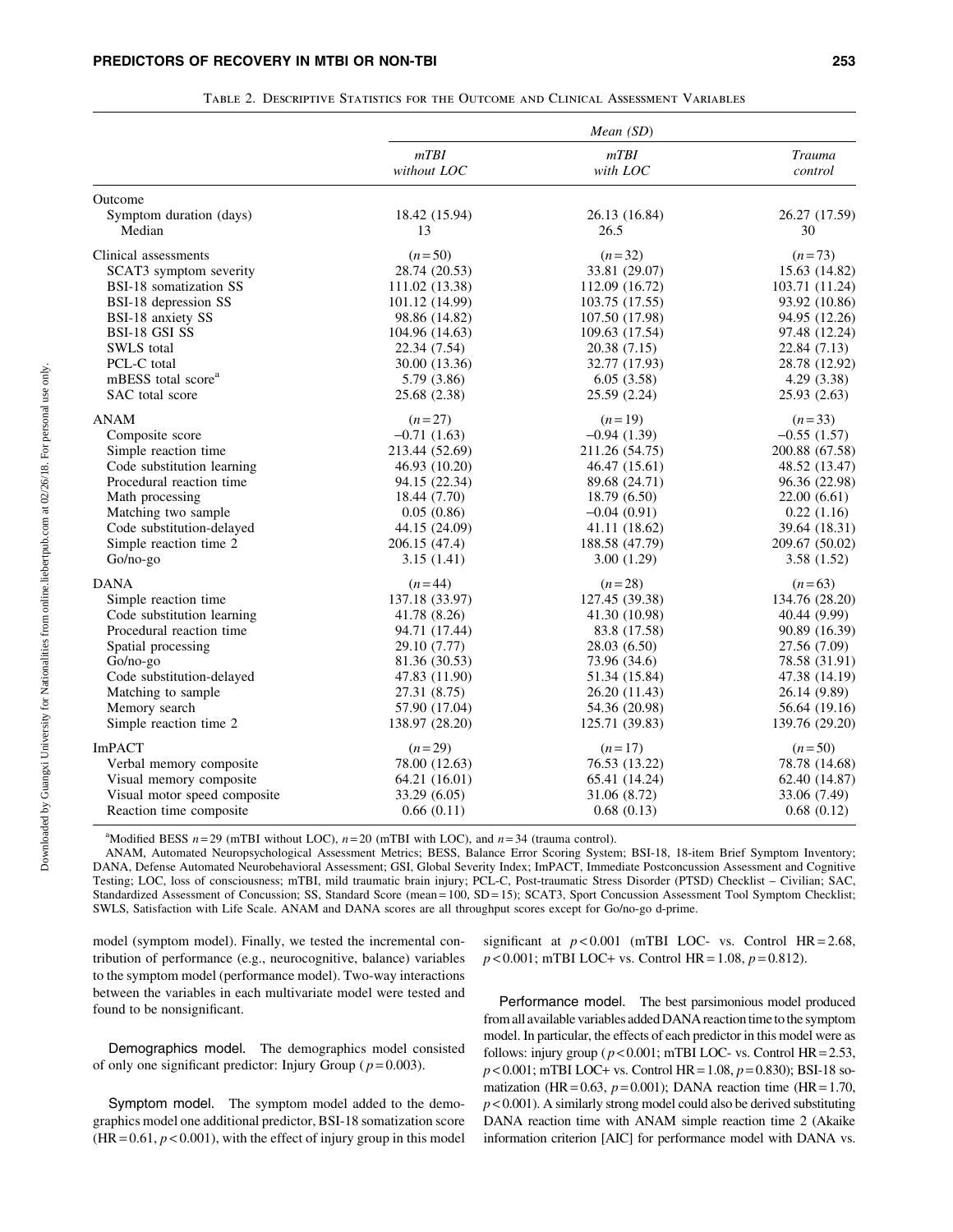|                                    | HR   | 95% CI       | p                   |                      | HR   | 95% CI       | p       |
|------------------------------------|------|--------------|---------------------|----------------------|------|--------------|---------|
| Demographics and injury            |      |              |                     | Performance measures |      |              |         |
| Female gender                      | 0.84 | (.55, 1.28)  | 0.422               | mBESS incomplete     | 0.53 | (0.34, 0.82) | 0.004   |
| Age (years)                        | 0.98 | (.96, 1.01)  | 0.262               | mBESS total score    | 0.86 | (0.66, 1.12) | 0.273   |
| Race (black v. white)              | 0.77 | (.49, 1.21)  | 0.252               | SAC total score      | 1.05 | (0.84, 1.32) | 0.648   |
| WTAR standard score                | 1.01 | (.81, 1.26)  | 0.924               | ANAM $(n=83)$        |      |              |         |
| House SES (Hollingshead)           | 1.01 | (.99, 1.03)  | 0.654               | Composite            | 1.49 | (1.08, 2.06) | 0.016   |
| Health insurance                   |      |              | 0.497               | <b>SRT</b>           | 1.48 | (1.02, 2.16) | 0.039   |
| None (v. Govt.)                    | 1.21 | (.64, 2.30)  | 0.554               | <b>CDS</b>           | 1.31 | (0.98, 1.76) | 0.065   |
| Commercial (v. Govt.)              | 1.34 | (.82, 2.19)  | 0.237               | <b>PRT</b>           | 1.40 | (0.98, 2.01) | 0.068   |
| <b>ADHD</b>                        | 1.20 | (.55, 2.60)  | 0.651               | <b>MTH</b>           | 1.11 | (0.82, 1.49) | 0.514   |
| Migraine history                   | 0.68 | (.38, 1.24)  | 0.209               | M2S                  | 1.27 | (0.96, 1.68) | 0.093   |
| Prior concussion(s)                | 1.34 | (.87, 2.08)  | 0.185               | <b>CSD</b>           | 1.36 | (1.05, 1.75) | 0.019   |
| MVT vs. fall                       | 0.56 | (.34, .93)   | 0.024               | SR <sub>2</sub>      | 1.90 | (1.25, 2.88) | 0.003   |
| <b>Injury Group</b>                |      |              | $0.003^{\rm a,b,c}$ | <b>GNG</b>           | 1.00 | (0.75, 1.34) | 0.993   |
| mTBI LOC- vs. LOC+                 | 2.56 | (1.32, 4.90) | 0.005               | DANA $(n=141)$       |      |              |         |
| mTBI LOC- vs. control              | 1.96 | (1.24, 3.10) | 0.004               | <b>SRT</b>           | 1.78 | (1.36, 2.34) | $0.001$ |
| mTBI LOC+ vs. control              | 0.77 | (0.40, 1.47) | 0.427               | <b>CDS</b>           | 1.27 | (1.00, 1.60) | 0.048   |
| Worker's Compensation              | 0.96 | (0.52, 1.77) | 0.896               | <b>PRO</b>           | 1.43 | (1.10 1.86)  | 0.008   |
| Loss of consciousness <sup>d</sup> | 0.37 | (0.19, 0.72) | 0.003               | <b>SP</b>            | 1.30 | (1.04, 1.62) | 0.023   |
| Posttraumatic amnesia <sup>d</sup> | 0.48 | (0.20, 1.12) | 0.091               | <b>GNG</b>           | 1.36 | (1.04, 1.79) | 0.027   |
| Retrograde amnesia <sup>a</sup>    | 1.53 | (0.61, 3.86) | 0.367               | <b>CDD</b>           | 1.09 | (0.86, 1.38) | 0.457   |
| Head CT ordered <sup>a</sup>       | 0.62 | (0.35, 1.10) | 0.099               | M2S                  | 1.00 | (0.80, 1.24) | 0.974   |
| Medication after injury            |      |              |                     | MS                   | 1.16 | (0.92, 1.45) | 0.217   |
| Opioid                             | 0.50 | (0.28, 0.88) | 0.016               | SR <sub>2</sub>      | 1.56 | (1.20, 2.03) | 0.001   |
| Non-opioid                         | 0.77 | (0.46, 1.27) | 0.305               | ImPACT $(n=100)$     |      |              |         |
| Self-reported symptoms             |      |              |                     | Verbal memory        | 1.37 | (0.98, 1.93) | 0.067   |
| SCAT3 symptom severity             | 0.69 | (0.52, 0.91) | 0.008               | Visual memory        | 1.40 | (1.04, 1.87) | 0.024   |
| BSI-18 somatization                | 0.68 | (0.53, 0.87) | $0.002^{b,c}$       | Visual motor speed   | 1.22 | (0.90, 1.66) | 0.197   |
| BSI-18 depression                  | 0.88 | (0.70, 1.10) | 0.248               | Reaction time        | 0.90 | (0.67, 1.21) | 0.484   |
| BSI-18 anxiety                     | 0.82 | (0.65, 1.03) | 0.084               |                      |      |              |         |
| BSI-18 global severity             | 0.76 | (0.60, 0.97) | 0.024               |                      |      |              |         |
| <b>SWLS</b> total                  | 1.02 | (0.84, 1.25) | 0.835               |                      |      |              |         |
| PCL-C total                        | 0.88 | (0.69, 1.11) | 0.265               |                      |      |              |         |

TABLE 3. COX REGRESSION RESULTS PREDICTING SYMPTOM DURATION FROM SINGLE PREDICTORS  $(N = 162)$ 

<sup>a</sup>Predictor in the demographics multivariate model. <sup>b</sup>Predictors in the demographic+symptoms multivariate model. <sup>c</sup>Predictors in the best-fitting demographic+symptoms+performance multivariate model. <sup>d</sup>Recorded for mTBI group only.

Bold indicates  $p < .01$ .

An alternate model with similar fit was found when swapping DANA SRT with ANAM SR2. WTAR, symptom, and performance measures were standardized to facilitate comparisons of hazard ratios (HR). ADHD, attention-deficit/hyperactivity disorder; ANAM, Automated Neuropsychological Assessment Metrics; BSI-18, 18-item Brief Symptom Inventory; CDD, code substitution-delayed; CDS, code substitution learning; CSD, code substation delayed; DANA, Defense Automated Neurobehavioral Assessment; Govt., government; GNG, go/no-go; ImPACT, Immediate Postconcussion Assessment and Cognitive Testing; LOC, loss of consciousness; M2S, matching to sample; mBESS, Modified Balance Error Scoring System; MS, memory search; mTBI, mild traumatic brain injury; MTH, mathematical processing; MVT, motor vehicle-traffic accident; PCL-C, Post-traumatic Stress Disorder (PTSD) Checklist – Civilian; PRO, procedural reaction time; PRT, procedural reaction time; SAC, Standardized Assessment of Concussion; SCAT3, Sport Concussion Assessment Tool Symptom Checklist; SES, Hollingshead socioeconomic status score; SP, spatial processing; SRT, simple reaction time; SR2, simple reaction time 2; SWLS, Satisfaction with Life Scale. WTAR, Wechsler Test of Adult Reading; ANAM and DANA scores are all throughput scores except for Go/no-go d-prime.

ANAM= 674.52 vs. 678.51, respectively). No ImPACT composite scores added incrementally to prediction of symptom recovery over and above the variables of the symptom model.

#### Logistic regression models to explore the predictive value of litigation status

The models described were stratified on self-reported involvement in litigation (because of the nonproportional hazards of this variable) which precluded quantification of the predictive value of litigation status. However, a log-rank test confirmed an association between litigation status and hazards of symptom recovery ( $p = 0.003$ ). To evaluate whether litigation status added incremental predictive value beyond the other predictors identified, we computed logistic regression models to predict symptom duration, dichotomized as  $\geq 30$  versus <30 days, from the major predictors identified in the multivariate Cox models. Although dichotomizing the outcome variable was expected to reduce statistical power,  $61,62$  this approach was considered advantageous, because logistic regression introduces less restrictive model assumptions than Cox regression. First, we verified that the three multivariate models identified through Cox regression remained robust in a logistic model (see Table S5) (see online supplementary material at http://www.liebertpub.com). This largely held true, with the major predictive variables identified previously (injury group, BSI-18 somatization score, ANAM reaction time 2, and DANA reaction time) still significant with  $p's < 0.05$  and most <0.01. As is listed in Table S5, litigation status added significant incremental predictive value to each model, with an effect size ranging from odds ratio  $(OR) = 3.72 - 3.84$  across models ( $p$ 's = 0.002-0.005).

#### Classification accuracy of multivariate models

The logistic regression models were also used to provide more interpretable goodness of fit statistics than those available through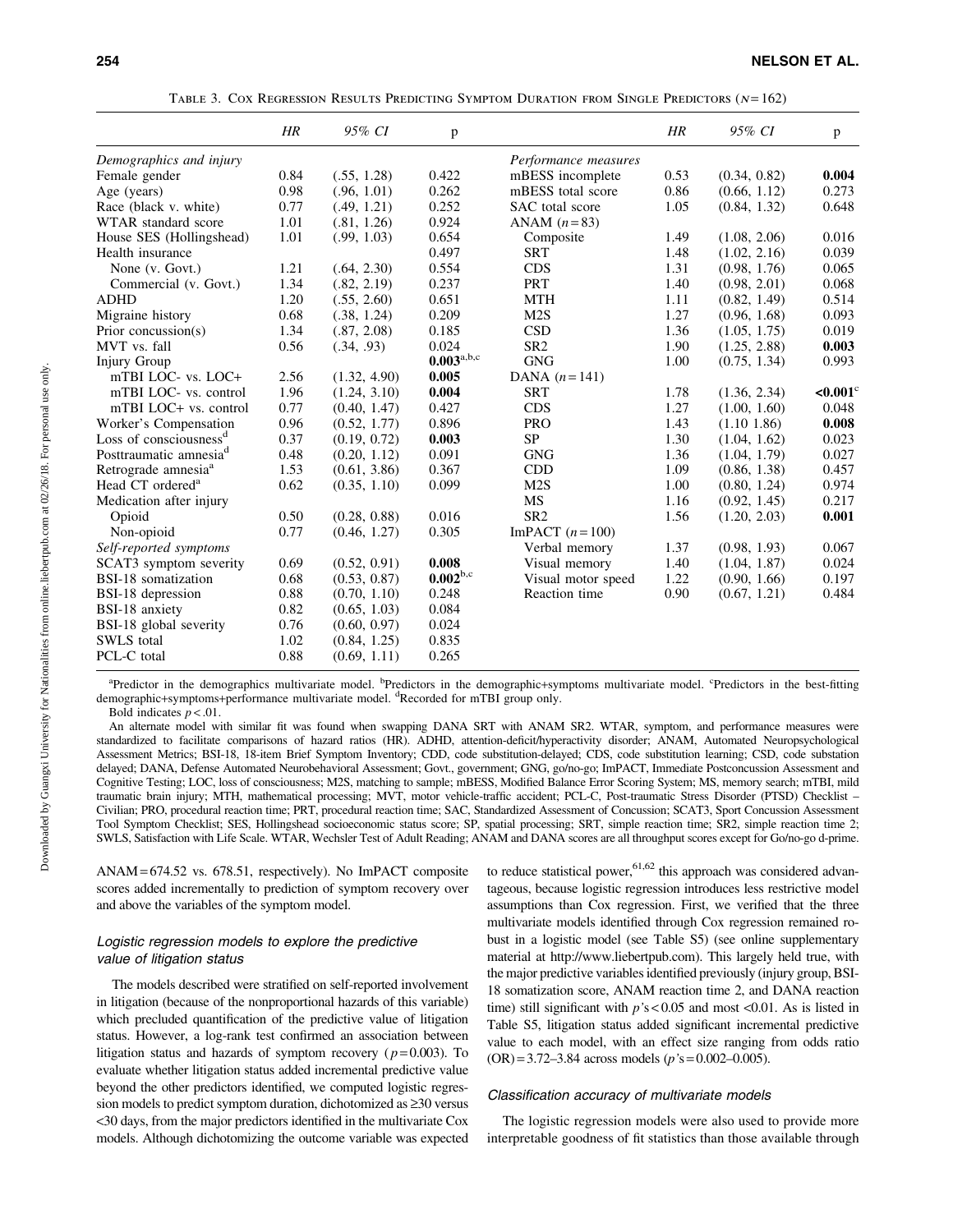|                          | Without litigation          |           |            | With litigation |                  |           |            |            |
|--------------------------|-----------------------------|-----------|------------|-----------------|------------------|-----------|------------|------------|
|                          | <i>AUC</i> (95% <i>CI</i> ) | % Correct | <b>NPV</b> | <b>PPV</b>      | AUC (95% CI)     | % Correct | <b>NPV</b> | <i>PPV</i> |
| Model 1: Demographics    | $0.62$ $(0.53, 0.72)$       | 60.4      | 71.1       | 55.3            | 0.70(0.61, 0.79) | 64.0      | 61.8       | 70.3       |
| Model $2: +$ Symptoms    | 0.70(0.61, 0.79)            | 66.2      | 68.5       | 63.6            | 0.75(0.66, 0.83) | 67.6      | 68.4       | 66.7       |
| Model $3:$ + Performance | $0.76$ $(0.68, 0.84)$       | 71.9      | 72.7       | 71.0            | 0.80(0.73, 0.88) | 74.1      | 74.4       | 73.8       |

Table 4. Predictive Accuracy of Logistic Regression Models (DV: 30+ vs. >30 Days of Symptoms)

AUC, under the receiver operating characteristic curve; CI, confidence interval; DV, dependent variable; NPV, negative predictive value; PPV, positive predictive value.

Cox regression. Consistent with prediction, the area under the receiver operating characteristic curve (AUC) increased with the complexity of the model. The AUCs of the logistic models using predictors variables of the demographic, symptom, and performance models were 0.62, 0.70, and 0.76, respectively (see Table 4). Adding litigation status to each model raised the AUC values modestly, with the maximum AUC of 0.80 achieved in a model including the variables of the most complex (performance + litigation) model. The percentage of cases correctly classified by this model was 74.1% (vs. the base rate of having  $\geq 30$  days of symptoms of 47.3%).

#### **Discussion**

This study served as a preliminary step in a comprehensive research program designed to improve outcome prediction for mTBI patients within a neurobiopsychosocial framework. Consistent with our hypotheses, several variables independently predicted symptom duration in this prospective sample of ED patients with mTBI and non-mTBI traumatic injuries. In particular, the most robust acute predictors of more prolonged symptom duration were occurrence of LOC (relevant only for the mTBI group), higher acute somatic symptom burden (both groups), and slower acute reaction time as assessed by a CNT (both groups). These findings support the theory that a multifaceted set of factors, including injury characteristics and neuropsychological assessment variables, contribute to patients' course and duration of symptom recovery after mTBI, lending credence to these types of variables as robust predictors of symptom outcome even when symptom outcome is assessed through a different modality (i.e., interview assessment of symptom duration, vs. more common questionnaire assessment of current symptoms).<sup>11</sup> That predictors relevant to trauma control groups (e.g., acute somatic symptoms, reaction time) were also predictive of symptom recovery in this group implies that these are relevant factors for recovery from trauma in general rather than mTBI specifically. Also as hypothesized, more complex models that included clinical assessment metrics outperformed those using only more readily available demographic, history, and injury variables. Model accuracy improved incrementally with the number and variety of predictor variables included, with AUC values ranging from poor (0.62) to good (0.80) depending on the information included in the model. This corresponded to 60.4–74.1% accuracy, with the best performing model incorporating injury (LOC), symptom (somatization ratings), performance (reaction time), and contextual (litigation status) variables. These findings underscore the complex, multidimensional nature of mTBI/injury recovery and the need to collect a diverse set of variables to adequately predict outcomes.

That somatic symptom burden (i.e., BSI-18 ''somatization'' ratings) was associated with clinical recovery is consistent with prior work on hospital (''civilian'') and athlete mTBI populations.29,63,64 It is worth noting, however, that although somatization ratings outperformed mTBI symptom scores in this sample, prediction was quite similar between the two  $(HR = 0.68 \text{ vs. } 0.69)$ . Further, there was much shared variance between somatization and mTBI symptom variables ( $R^2$  = 0.49), both of which were assessed within 72 h of injury. It is possible that the two measures both tap into a similar construct related to physical complaints associated with an injury. On the other hand, the item content between the two questionnaires is largely non-overlapping, and there is compelling evidence from other work that pre-injury somatization plays a role in enhancing patients' experience of post-injury symptoms and, consequently, prolongs clinical recovery from injury.<sup>29,63</sup> Therefore, it is unclear to what degree acute somatization and mTBI symptoms measured in this study indexed premorbid tendencies to experience and report such symptoms versus effects of injury. Taken together, however, these findings warrant additional study into the construct of somatization and the mechanisms by which pre- and post-injury levels of somatization and other individual difference dimensions influence injury presentation and recovery.

In comparison to parallel work from the sport-related concussion arm of the current study, neurocognitive variables carried greater predictive power within this ED-recruited sample than within a high school and college athlete sample that underwent highly similar assessment procedures.<sup>29</sup> This could reflect population-specific factors that moderate the role of acute neurocognitive impairment in symptom recovery. Alternatively, this could reflect sampling/measurement issues. For example, given the relative heterogeneity of ED versus athlete subjects, $65-67$  it could be the case that the greater variance on neurocognitive performance measures (or higher base rates of neurocognitive impairment) in the ED sample yielded increased statistical power to detect effects of these measures. Similarly, LOC (and other acute injury characteristics), although predictive in this sample, has not consistently predicted clinical outcomes in other studies. It is possible that this reflects variability in power resulting from differences in sample sizes, sample prevalence of LOC, and/or the validity of estimates of this and other acute injury characteristics. For example, occurrences of LOC are likely underestimated when coded from the medical record, and overestimated when defined (as in this study) by patient self-report, because of patients' misattribution of periods of amnesia to unconsciousness. Given variable findings with regard to  $LOC^{40,47,68-71}$  it will be important in future studies to consider issues such as mode of assessment and statistical power, and to make efforts to tease apart the role of such issues in reported findings.

In addition to illustrating the predictive power that can be achieved using a multidimensional clinical assessment battery, the findings may have direct relevance to the clinical management of traumatic injuries. Particularly intriguing was the reported association between use of opioid medications after injury and more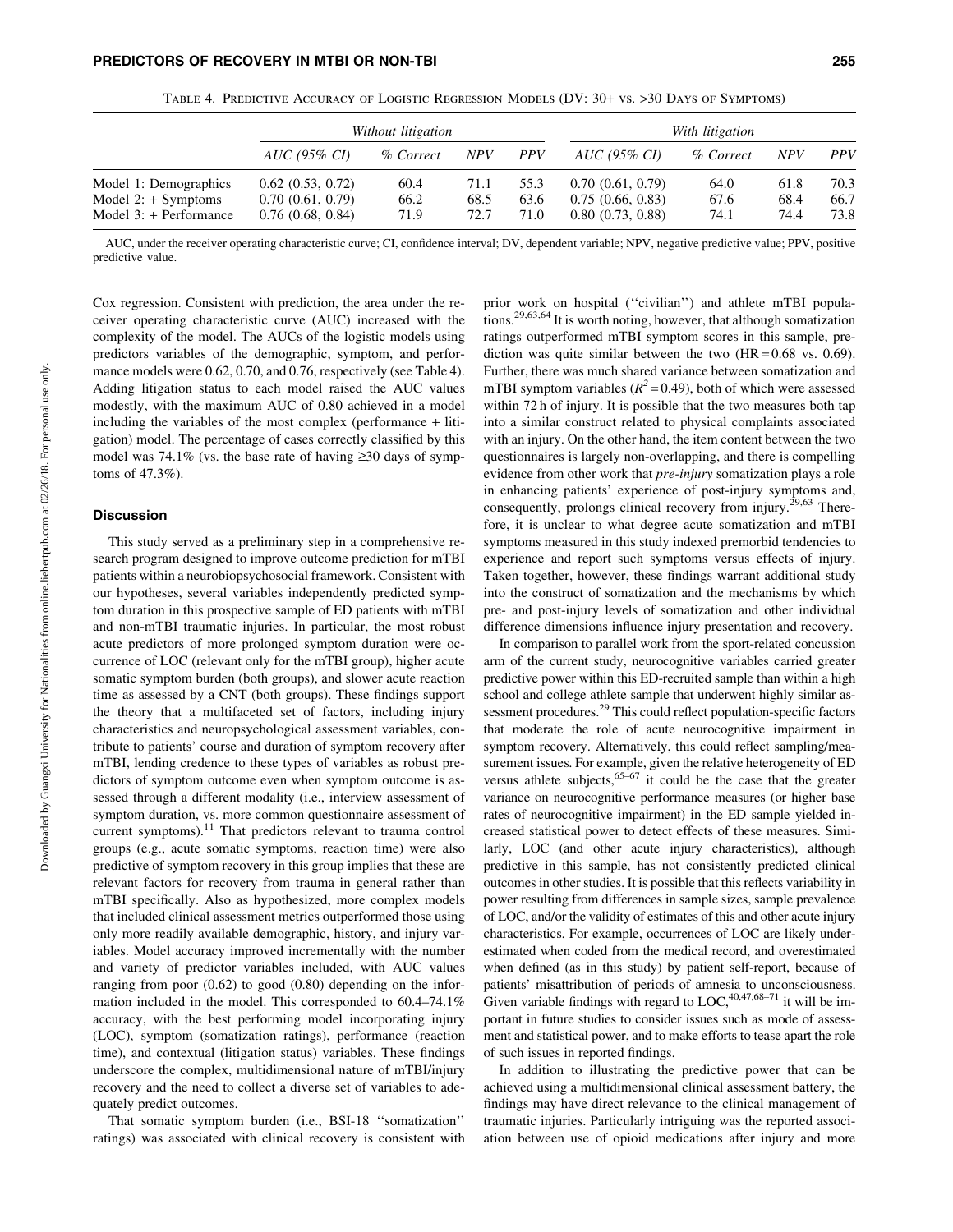prolonged symptom recovery. This effect appeared to partially explain the longer recovery of the trauma control group, who more commonly used opioid medications after injury. That opioid use was unrelated to initial symptom severity (e.g., 72 h SCAT3 symptom severity score for users versus nonusers  $p = 0.263$ ) and that no association was found between recovery and use of other medications, implies that this variable was not simply flagging a group of patients with more pronounced acute symptoms; rather, there could be a detrimental effect of opioids on recovery. This is a viable hypothesis: opioid use has been associated with increased chronic pain in clinical<sup>72,73</sup> and pre-clinical<sup>74–76</sup> studies of injury recovery. Opioid use is associated with paradoxical hyperalgesia, $77.78$  and there is substantial evidence that opioids trigger inflammatory responses in the brain and in the periphery.<sup>79,80</sup> Opioid drugs not only bind to opioid receptors, but also to certain pattern recognition receptors that are found on cells of the innate immune system.<sup>81,82</sup> For example, morphine binds to the same myeloid differentiation factor 2/Toll-like 4 receptor (MD-2/TLR4) complex as endotoxin, and engages the NLRP3 inflammasome.<sup>83,84</sup> Importantly, inhibition of the inflammasome during morphine treatment reduces the persistence of neuropathic pain. $83,84$  Future studies will be needed to examine the mechanistic effects of opioid analgesics on recovery from mTBI.

It is important to consider what constitutes an adequate model. Although relevant metrics of model fit vary by the type of statistical analyses performed, researchers should routinely report an omnibus measure of model accuracy to facilitate comparisons across studies. Silverberg and colleagues, for example, suggested that a model predicting a binary outcome should have an AUC >0.80 or classification accuracy greater than the base rate of the outcome.<sup>11</sup> In this study, in which the outcome was dichotomized at roughly the median symptom duration for the purpose of obtaining model fit statistics, only our most complex model achieved the recommended AUC of 0.80, whereas all models exceeded the latter criterion. Although such guidelines about model fit are useful heuristics, it is important to remember that fit is a matter of degree and tends to diminish with cross validation using a new sample. Therefore, although we achieved ''good'' overall model accuracy in this study, even our best model is likely insufficient to survive cross-validation or to generalize to more diverse TBI patients. Therefore, identifying additional predictor variables that reliably boost model accuracy is an ongoing goal. Useful variables might include estimates of pre-injury psychological functioning previously demonstrated to be predictive of mTBI outcome, broad personality traits that have consistently predicted diverse health outcomes outside the field of mTBI,<sup>85–88</sup> and biometric (e.g., blood, neuroimaging) measures currently under study.<sup>45,69,70,89</sup>

It is interesting that the same sets of neuropsychological measures (somatic symptoms, reaction time) were broadly associated with reported symptom duration across both mTBI and trauma control groups, suggesting a nonspecific role of these factors in subjective recovery from traumatic injury in general.<sup>‡</sup>An implication of this is that researchers could leverage the power of larger and more diverse samples of trauma patients to identify general risk and resilience factors associated broadly with recovery from injury. On the other hand, that presence versus absence of LOC (relevant only to the mTBI group in this sample) was specifically related to recovery highlights that both generic and population-specific risk factors are important to consider. That generic risk factors exist is not surprising in light of work finding some common psychological resilience factors relevant to numerous other health outcomes.85–88 Recruiting maximally diverse samples of trauma patients into TBI outcome studies could also provide an evidence base by which to inform the operational definition of mTBI and to partition patients into subgroups in a bottom-up fashion. Importantly, this research strategy would align with the objectives of the TBI Endpoints Development Project,<sup>90</sup> a large federally funded initiative aimed at improving the diagnosis and treatment of TBI.

This study had several limitations that warrant mention. First, the relatively tight definition of mTBI (i.e., restriction to uncomplicated mTBI) and other inclusion/exclusion criteria (e.g., age 18– 45, without certain comorbid factors) could limit the applicability of findings to this subset of the injury population. Second, because model fit statistics were derived from the sample used for initial model development, these are considered upper bounds for what can be achieved with these predictors, and model fit would likely diminish in a new sample. Further, because patient follow-up terminated at 45 days post-injury, a large minority of the sample (35.2%) was right censored on the outcome variable, contributing to loss of variance on the outcome and an inability to specifically examine cases of unusually prolonged recovery. Further, loss to follow-up could have contributed to biased estimates in regression models, although the attrition rate in this sample (9.9%) was better than commonly recommended targets for longitudinal research and the typical rates achieved in similar studies.<sup>11,91</sup> Finally, our sample was relatively small given the number of analyses performed. Similarly, we were likely inadequately powered to detect some small effects that could be clinically meaningful (e.g., group interactions, effects of psychiatric history on outcomes) and did not collect information on a host of variables that could prove predictive of recovery and outcome. Consequently, these findings are considered preliminary and in need of cross-validation in larger and more diverse trauma samples.

A purported advantage of this study was that it included a continuous patient-reported outcome measure (symptom duration) that is theoretically more related to injury recovery than the questionnaire-based symptom checklist scores that are more commonly used in this literature. That we saw some consistency between general findings (e.g., a role of somatic symptoms, neurocognitive performance measures) in this versus previous studies speaks to the robustness of these predictors and suggests that a variety of symptom-based outcome measures may be valid. However, more systematic study of how findings are affected by different operational definitions of recovery is warranted before drawing firm conclusions about the degree to which these various outcome measures are interchangeable and whether alternative assessment approaches would improve outcome measurement. Formally quantifying the effects of various assessment approaches would elevate the scientific basis for patient-reported outcome measures and could improve perceptions of ''subjective'' symptom scales.

#### Conclusion

In sum, this study found that several distinct injury, psychological, and neurocognitive variables independently predicted self-

<sup>{</sup> Although interactions between injury group and other predictors were not significant, there was a trend interaction between group and mechanism of injury. Cause of injury was also closely associated with litigation status, with subjects involved in motor vehicle-traffic crashes more likely to endorse pursuit of litigation. Exploration of the associations between these variables and recovery outcome suggested that the effects of mechanism of injury and litigation status were stronger in trauma controls than mTBI groups. Replication of this group interaction within a larger sample is needed to test the robustness and nature of this effect.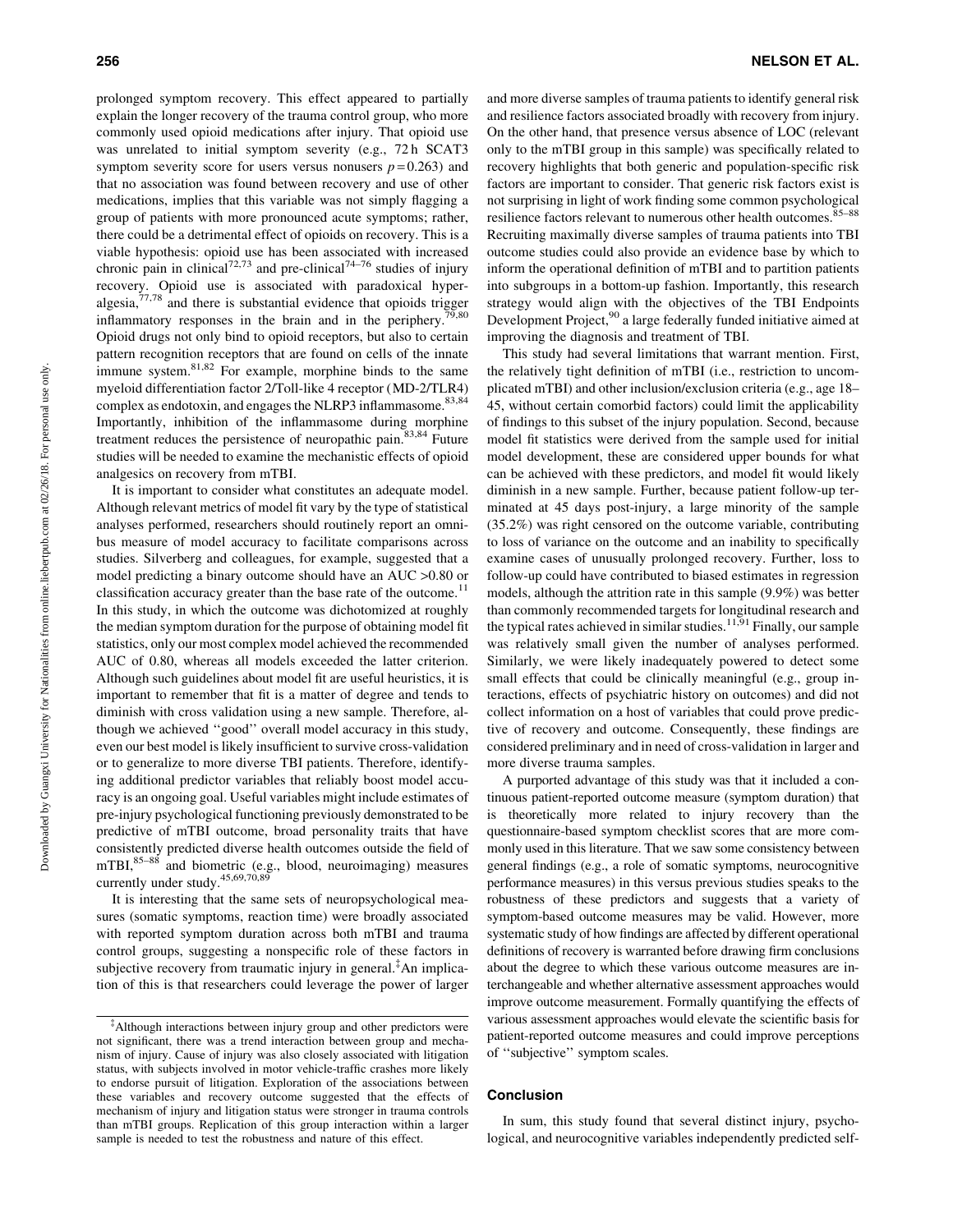reported symptom duration after mTBI and non-mTBI traumatic injuries. Although prediction accuracy was reasonable, the expected diminishment of model fit in new samples suggests that it will be necessary to improve on this model before implementing it on a large scale. Ideally, future work would both identify new independent predictors of recovery and investigate and refine the measurement of existing predictor and outcome variables. With continued large-scale, collaborative research to build on existing findings, the field will continue to move toward a comprehensive neurobiopsychosocial model of recovery that better informs treatment development for mTBI.

#### Acknowledgments

We thank David Gray, Adam Pfaller, and Ashley LaRoche for their contributions to data collection and Jennifer Hill for her role in project management. This work was supported by the United States Army Medical Research and Materiel Command under award number W81XWH-12-1-0004. Opinions, interpretations, conclusions, and recommendations are those of the author and are not necessarily endorsed by the United States Army. The REDCap electronic database service used for the study was supported by Clinical and Translational Science Institute grant 1UL1-RR031973 (-01) and by the National Center for Advancing Translational Sciences, National Institutes of Health (NIH) grant 8UL1TR000055. The manuscript's contents are solely the responsibility of the authors and do not necessarily represent the official views of the NIH.

#### Author Disclosure Statement

No competing financial interests exist.

#### References

- 1. Yue, J.K., Vassar, M.J., Lingsma, H.F., Cooper, S.R., Okonkwo, D.O., Valadka, A.B., Gordon, W.A., Maas, A.I., Mukherjee, P., Yuh, E.L., Puccio, A.M., Schnyer, D.M., Manley, G.T., and the TRACK-TBI Investigators. (2013). Transforming research and clinical knowledge in traumatic brain injury pilot: multicenter implementation of the common data elements for traumatic brain injury. J. Neurotrauma 30, 1831–1844.
- 2. Faul, M., Xu L., Wald, M.M., and Coronado, V.G. (2010). Traumatic Brain Injury in the United States: Emergency Department Visits, Hospitalizations and Deaths 2002–2006. Centers for Disease Control and Prevention, National Center for Injury Prevention and Control: Atlanta.
- 3. Ponsford, J., Willmott, C., Rothwell, A., Cameron, P., Kelly, A.M., Nelms, R., Curran, C., and Ng, K. (2000). Factors influencing outcome following mild traumatic brain injury in adults. J. Int. Neuropsychol. Soc. 6, 568–579.
- 4. Ingebrigtsen, T., Waterloo, K., Marup-Jensen, S., Attner, E., and Romner, B. (1998). Quantification of post-concussion symptoms 3 months after minor head injury in 100 consecutive patients. J. Neurol. 245, 609–612.
- 5. Faux, S., Sheedy, J., Delaney, R., and Riopelle, R. (2011). Emergency department prediction of post-concussive syndrome following mild traumatic brain injury–an international cross-validation study. Brain Inj. 25, 14–22.
- 6. De Kruijk, J.R., Leffers, P., Menheere, P.P., Meerhoff, S., Rutten, J., and Twijnstra, A. (2002). Prediction of post-traumatic complaints after mild traumatic brain injury: early symptoms and biochemical markers. J. Neurol. Neurosurg. Psychiatry 73, 727–732.
- 7. Grool, A.M., Aglipay, M., Momoli, F., Meehan, W.P., 3rd, Freedman, S.B., Yeates, K.O., Gravel, J., Gagnon, I., Boutis, K., Meeuwisse, W., Barrowman, N., Ledoux, A.A., Osmond, M.H., and Zemek, R. (2016). Association between early participation in physical activity following acute concussion and persistent postconcussive symptoms in children and adolescents. JAMA 316, 2504–2514.
- 8. McMahon, P., Hricik, A., Yue, J.K., Puccio, A.M., Inoue, T., Lingsma, H.F., Beers, S.R., Gordon, W.A., Valadka, A.B., Manley, G.T., Okonkwo, D.O., and the TRACK-TBI Investigators. (2014). Symptomatology and functional outcome in mild traumatic brain injury: results from the prospective TRACK-TBI study. J. Neurotrauma 31, 26–33.
- 9. Chan, L.G., and Feinstein, A. (2015). Persistent sleep disturbances independently predict poorer functional and social outcomes 1 year after mild traumatic brain injury. J. Head Trauma Rehabil. 30, E67–E75.
- 10. Theadom, A.P.V., Dowell, T., McPherson, K., Starkey, N., Barker-Collo, S., Jones, K, Ameratunga, S., Feigin, V.L. (2016). Persistent problems 1 year after mild traumatic brain injury: a longitudinal population study in New Zealand. Br. J. Gen. Pract. 66, 16–23.
- 11. Silverberg, N.D., Gardner, A.J., Brubacher, J.R., Panenka, W.J., Li, J.J., and Iverson, G. L. (2015). Systematic review of multivariable prognostic models for mild traumatic brain injury. J. Neurotrauma 32, 517–526.
- 12. Chan, R.C. (2001). Base rate of post-concussion symptoms among normal people and its neuropsychological correlates. Clin. Rehabil. 15, 266–273.
- 13. Gouvier, W.D., Uddo-Crane, M., and Brown, L.M. (1988). Base rates of post-concussional symptoms. Arch. Clin. Neuropsychol. 3, 273–278.
- 14. Iverson, G.L., and Lange, R.T. (2003). Examination of ''postconcussionlike'' symptoms in a healthy sample. Appl Neuropsychol. 10, 137–144.
- 15. Iverson, G.L. (2006). Misdiagnosis of the persistent postconcussion syndrome in patients with depression. Arch. Clin. Neuropsychol. 21, 303–310.
- 16. Meares, S., Shores, E.A., Taylor, A.J., Batchelor, J., Bryant, R.A., Baguley, I.J., Chapman, J., Gurka, J., and Marosszeky, J.E. (2011). The prospective course of postconcussion syndrome: the role of mild traumatic brain injury. Neuropsychol 25, 454–465.
- 17. Meares, S., Shores, E.A., Taylor, A.J., Batchelor, J., Bryant, R.A., Baguley, I.J., Chapman, J., Gurka, J., Dawson, K., Capon, L., and Marosszeky, J.E. (2008). Mild traumatic brain injury does not predict acute postconcussion syndrome. J. Neurol. Neurosurg. Psychiatry 79, 300–306.
- 18. McLean, S.A., Kirsch, N.L., Tan-Schriner, C.U., Sen, A., Frederiksen, S., Harris, R.E., Maixner, W., and Maio, R.F. (2009). Health status, not head injury, predicts concussion symptoms after minor injury. Am. J. Emerg. Med. 27, 182–190.
- 19. Landre, N., Poppe, C.J., Davis, N., Schmaus, B., and Hobbs, S.E. (2006). Cognitive functioning and postconcussive symptoms in trauma patients with and without mild TBI. Arch. Clin. Neuropsychol. 21, 255–273.
- 20. McLean, A., Jr., Dikmen, S., Temkin, N., Wyler, A.R., and Gale, J.L. (1984). Psychosocial functioning at 1 month after head injury. Neurosurgery 14, 393–399.
- 21. Trahan, D.E., Ross, C.E., and Trahan, S.L. (2001). Relationships among postconcussional-type symptoms, depression, and anxiety in neurologically normal young adults and victims of mild brain injury. Arch. Clin. Neuropsychol. 16, 435–445.
- 22. Wang, Y., Chan, R.C., and Deng, Y. (2006). Examination of postconcussion-like symptoms in healthy university students: relationships to subjective and objective neuropsychological function performance. Arch. Clin. Neuropsychol. 21, 339–347.
- 23. Ponsford, J., Cameron, P., Fitzgerald, M., Grant, M., Mikocka-Walus, A., and Schönberger, M. (2012). Predictors of postconcussive symptoms 3 months after mild traumatic brain injury. Neuropsychol 26, 304–313.
- 24. Dischinger P. C., Ryb G. E., Kufera J. A., and Auman K. M. (2009). Early predictors of postconcussive syndrome in a population of trauma patients with mild traumatic brain injury. J. Trauma 66, 289–296.
- 25. Hou, R., Moss-Morris, R., Peveler, R., Mogg, K., Bradley, B.P., and Belli, A. (2012). When a minor head injury results in enduring symptoms: a prospective investigation of risk factors for postconcussional syndrome after mild traumatic brain injury. J. Neurol. Neurosurg. Psychiatry 83, 217–223.
- 26. Lange, R.T., Iverson, G.L., and Rose, A. (2011). Depression strongly influences postconcussion symptom reporting following mild traumatic brain injury. J. Head Trauma Rehabil. 26, 127–137.
- 27. van der Horn, H.J., Spikman, J.M., Jacobs, B., and van der Naalt, J. (2013). Postconcussive complaints, anxiety, and depression related to vocational outcome in minor to severe traumatic brain injury. Arch. Phys. Med. Rehabil. 94, 867–874.
- 28. Yang, C.C., Tu, Y.K., Hua, M.S., and Huang, S.J. (2007). The association between the postconcussion symptoms and clinical outcomes for patients with mild traumatic brain injury. J. Trauma 62, 657–663.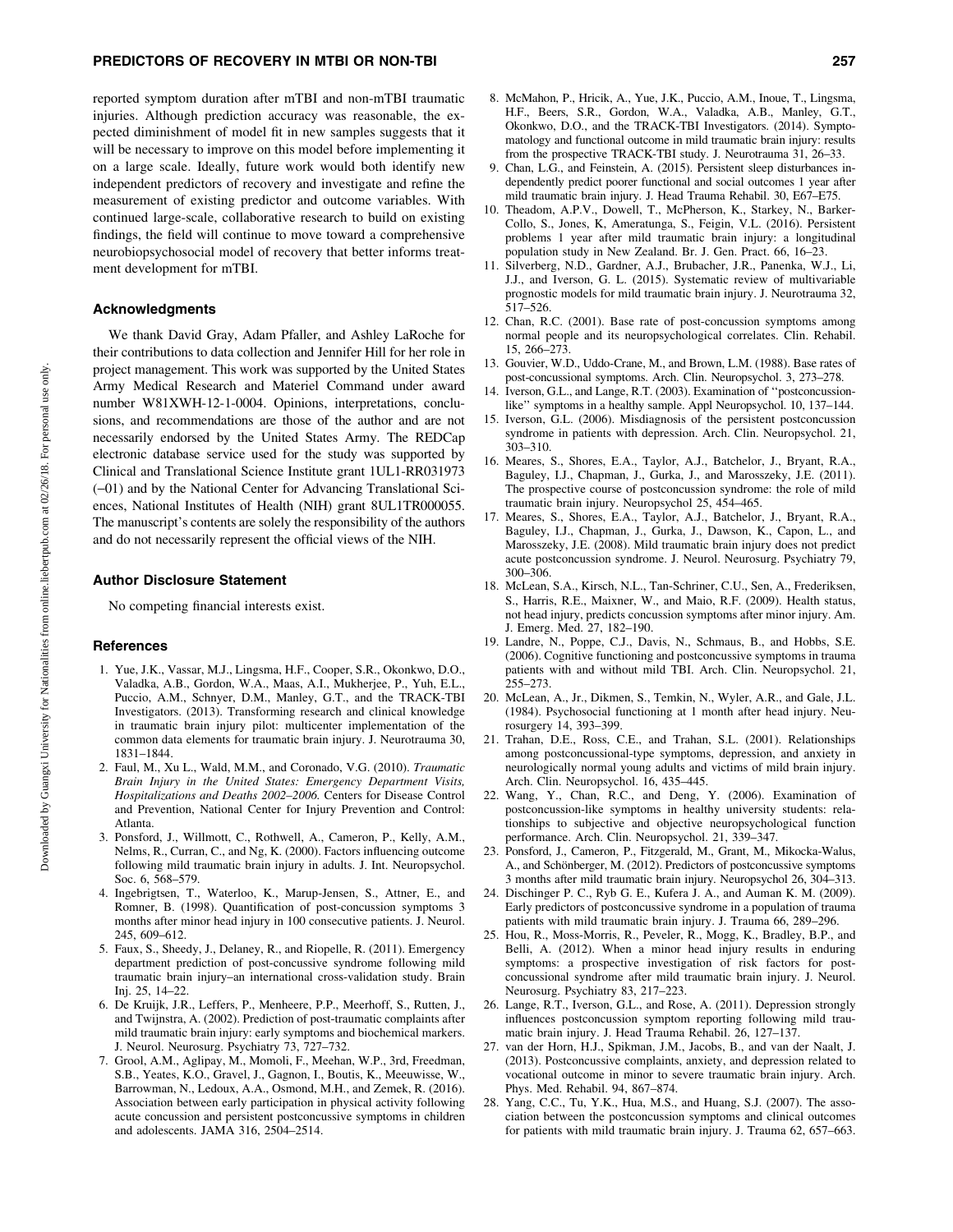- 29. Nelson, L.D., Tarima, S., LaRoche, A.A., Hammeke, T.A., Barr, W.B., Guskiewicz, K., Randolph, C., and McCrea, M.A. (2016). Preinjury somatization symptoms contribute to clinical recovery after sport-related concussion. Neurology 86, 1856–1863.
- 30. Larrabee, G.J. (1997). Neuropsychological outcome, post concussion symptoms, and forensic considerations in mild closed head trauma. Semin. Clin. Neuropsychiatry 2, 196–206.
- 31. Putnam, S.H., and Millis, S.R. (1994). Psychosocial factors in the development and maintenance of chronic somatic and functional symptoms following mild traumatic brain injury. Adv. Med. Psychother. 7, 1–22.
- 32. Iverson, G.L., Zasler, N.D., and Lange, R.T. (2007). Post-concussive disorder, in: Brain Injury Medicine. N.D. Zasler, D. I. Katz, and R.D. Zafonte (eds.). Demos Medical Publishing, LLC: New York, pps. 373–406.
- 33. Alexander, M.P. (1995). Mild traumatic brain injury: pathophysiology, natural history, and clinical management. Neurology 45, 1253–1260.
- 34. Lishman, W.A. (1988). Physiogenesis and psychogenesis in the ''postconcussional syndrome.'' Br. J. Psychiatry 153, 460–469.
- 35. Mittenberg, W., DiGiulio, D.V., Perrin, S., and Bass, A.E. (1992). Symptoms following mild head injury: expectation as aetiology. J. Neurol. Neurosurg. Psychiatry 55, 200–204.
- 36. Clark, L.A., and Watson, D. (1991). Tripartite model of anxiety and depression: psychometric evidence and taxonomic implications. J. Abnorm. Psychol. 100, 316–336.
- 37. Campbell, D.T., and Fiske, D.W. (1959). Convergent and discriminant validation by the multitrait-multimethod matrix. Psychol. Bull. 56, 81–105.
- 38. McCrea, M.A. (2008). Mild Traumatic Brain Injury and Postconcussion Syndrome: The New Evidence Base for Diagnosis and Treatment. Oxford University Press: New York.
- 39. Lingsma, H.F., Yue, J.K., Maas, A.I., Steyerberg, E.W., Manley, G.T., and the TRACK-TBI Investigators. (2015). Outcome prediction after mild and complicated mild traumatic brain injury: external validation of existing models and identification of new predictors using the TRACK-TBI pilot study. J. Neurotrauma 32, 83–94.
- 40. Jacobs, B., Beems, T., Stulemeijer, M., van Vugt, A.B., van der Vliet, T.M., Borm, G.F., and Vos, P.E. (2010). Outcome prediction in mild traumatic brain injury: age and clinical variables are stronger predictors than CT abnormalities. J. Neurotrauma 27, 655–668.
- 41. Lannsjo, M., Backheden, M., Johansson, U., Af Geijerstam, J.L., and Borg J. (2013). Does head CT scan pathology predict outcome after mild traumatic brain injury? Eur. J. Neurol. 20, 124–129.
- 42. King, N.S., Crawford, S., Wenden, F.J., Caldwell, F.E., and Wade, D.T. (1999). Early prediction of persisting post-concussion symptoms following mild and moderate head injuries. Br. J. Clin. Psychol. 38 (Pt 1), 15–25.
- 43. King, N.S. (1996). Emotional, neuropsychological, and organic factors: their use in the prediction of persisting postconcussion symptoms after moderate and mild head injuries. J. Neurol. Neurosurg. Psychiatry 61, 75–81.
- 44. Stulemeijer, M., van der Werf, S., Borm, G.F., and Vos, P.E. (2008). Early prediction of favourable recovery 6 months after mild traumatic brain injury. J. Neurol. Neurosurg. Psychiatry 79, 936–942.
- 45. Topolovec-Vranic, J., Pollmann-Mudryj, M.A., Ouchterlony, D., Klein, D., Spence, J., Romaschin, A., Rhind, S., Tien, H.C., and Baker, A.J.  $(2011)$ . The value of serum biomarkers in prediction models of outcome after mild traumatic brain injury. J. Trauma 71, S478–486.
- 46. van Veldhoven, L.M., Sander, A.M., Struchen, M.A., Sherer, M., Clark, A.N., Hudnall, G.E., and Hannay, H.J. (2011). Predictive ability of preinjury stressful life events and post-traumatic stress symptoms for outcomes following mild traumatic brain injury: analysis in a prospective emergency room sample. J. Neurol. Neurosurg. Psychiatry 82, 782–787.
- 47. Whittaker, R., Kemp, S., and House, A. (2007). Illness perceptions and outcome in mild head injury: a longitudinal study. J. Neurol. Neurosurg. Psychiatry 78, 644–646.
- 48. McCrea, M., Broshek, D.K., and Barth, J.T. (2015). Sports concussion assessment and management: future research directions. Brain Inj. 29, 276–282.
- 49. Helmick, K., Guskiewicz, K., Barth, J., Cantu, R., Kelly, J., McDonald, E., Flaherty, S., Bazarian, J., Bleiberg, J., Carter, T., Cooper, J., Drake, A., French, L., Grant, G., Holland, M., Hunt, R., Hurtado, T., Jenkins, D., Johnson, T., Kennedy, J., Labutta, R., Lopez, M., McCrea, M., Montgomery, H., Riechers, R., Ritchie, E., Ruscio, B., Schneider,

T., Schwab, K., Tanner, W., Zitnay, G., and Warden, D (2006). Defense and Veterans Brain Injury Center Working Group on the Acute Management of Mild Traumatic Brain Injury in Military Operational Settings: Clinical Practice Guideline and Recommendations Defense and Veteran Brain Injury Center: Washington, DC, pps. 1–11.

- 50. Wechsler, D. (2001). Wechsler Test of Adult Reading: WTAR. The Psychological Corporation: San Antonio, TX.
- 51. McCrea, M., Kelly, J.P., Randolph, C., Kluge, J., Bartolic, E., Finn, G., and Baxter, B. (1998). Standardized assessment of concussion (SAC): on-site mental status evaluation of the athlete. J. Head Trauma Rehabil. 13, 27–35.
- 52. McCrory, P., Meeuwisse, W.H., Aubry, M., Cantu, B., Dvorák, J., Echemendia, R.J., Engebretsen, L., Johnston, K., Kutcher, J.S., Raftery, M., Sills, A., Benson, B.W., Davis, G. A., Ellenbogen, R.G., Guskiewicz, K., Herring, S.A., Iverson, G.L., Jordan, B.D., Kissick, J., McCrea, M., McIntosh, A.S., Maddocks, D., Makdissi, M., Purcell, L., Putukian, M., Schneider, K., Tator, C.H., and Turner, M. (2013). Consensus statement on concussion in sport: the 4th International Conference on Concussion in Sport held in Zurich, November 2012. Clin. J. Sport Med. 23, 89–117.
- 53. Green's Medical Symptom Validity Test for Windows. (2003). Green's Publishing, Inc.: Edmonton, Alberta.
- 54. Diener, E., Emmons, R.A., Larsen, R.J., and Griffin, S. (1985). The Satisfaction With Life Scale. J. Pers. Assess. 49, 71–75.
- 55. Derogatis, L.R. (2001). Brief Symptom Inventory 18 (BSI-18): Administration, Scoring, and Procedures Manual. Pearson: Bloomington, MN.
- 56. Guskiewicz, K.M., Ross, S.E., and Marshall, S.W. (2001). Postural stability and neuropsychological deficits after concussion in collegiate athletes. J. Athl. Train. 36, 263–273.
- 57. Chin, E.Y., Nelson, L.D., Barr, W.B., McCrory, P., and McCrea, M.A. (2016). Reliability and validity of the Sport Concussion Assessment Tool 3 (SCAT3) in high school and collegiate athletes. Am. J. Sports Med. 44, 2276–2285.
- 58. Nelson, L.D., LaRoche, A.A., Pfaller, A.Y., Lerner, E.B., Hammeke, T.A., Randolph, C., Barr, W.B., Guskiewicz, K., and McCrea, M.A. (2016). Prospective, head–to–head study of three computerized neurocognitive assessment tools (CNTs): reliability and validity for the assessment of sport-related concussion. J. Int. Neuropsychol. Soc. 22, 24–37.
- 59. Nelson, L.D., Pfaller, A.Y., Rein, L., and McCrea, M.A. (2015). Rates and predictors of invalid baseline test performance for three computerized neurocognitive tests (CNTs): ANAM, Axon, and ImPACT. Am. J. Sports Med. 43, 2018–2026.
- 60. Nelson, L.D., Furger, R.E., Gikas, P., Lerner, E.B., Barr, W.B., Hammeke, T.A., Randolph, C., Guskiewicz, K., and McCrea, M.A. (2017). Prospective, head-to-head study of three computerized neurocognitive assessment tools part 2: utility for the assessment of mild traumatic brain injury (mTBI) in emergency department patients. J Int Neuropsychol Soc 23, 293–303.
- 61. Taylor, A.B., West, S.B., and Aiken, L.S. (2006). Loss of power in logistic, ordinal logistic, and probit regression when an outcome variable is coarsely categorized. Educ. Psychol. Meas. 66, 228–239.
- 62. MacCallum, R.C., Zhang, S., Preacher, K.J., and Rucker, D.D. (2002). On the practice of dichotomization of quantitative variables. Psychol. Methods 7, 19–40.
- 63. Root, J.M., Zuckerbraun, N.S., Wang, L., Winger, D.G., Brent, D., Kontos, A., and Hickey, R.W. (2016). History of somatization Is associated with prolonged recovery from concussion. J. Pediatr. 174, 39–44 e31.
- 64. Grubenhoff, J.A., Currie, D., Comstock, R.D., Juarez-Colunga, E., Bajaj, L., and Kirkwood, M.W. (2016). Psychological factors associated with delayed symptom resolution in children with concussion. J. Pediatr. 174, 27–32.
- 65. Luoto, T.M., Tenovuo, O., Kataja, A., Brander, A., Ohman, J., and Iverson, G.L. (2013). Who gets recruited in mild traumatic brain injury research? J. Neurotrauma 30, 11–16.
- 66. Furger, R.E., Nelson, L.D., Lerner, E.B., and McCrea, M.A. (2016). Frequency of factors that complicate the identification of mild traumatic brain injury in level I trauma center patients. Concussion 1, 1–8.
- 67. Rosenbaum, S.B., Lipton, L.M. (2012). Embracing chaos: the scope and importance of clinical and pathological heterogeneity in mTBI. Brain. Imaging Behav. 6, 255–282.
- 68. McCrea, M., Guskiewicz, K., Randolph, C., Barr, W.B., Hammeke, T.A., Marshall, S.W., Powell, M.R., Woo Ahn, K., Wang, Y., and Kelly, J.P. (2013). Incidence, clinical course, and predictors of prolonged